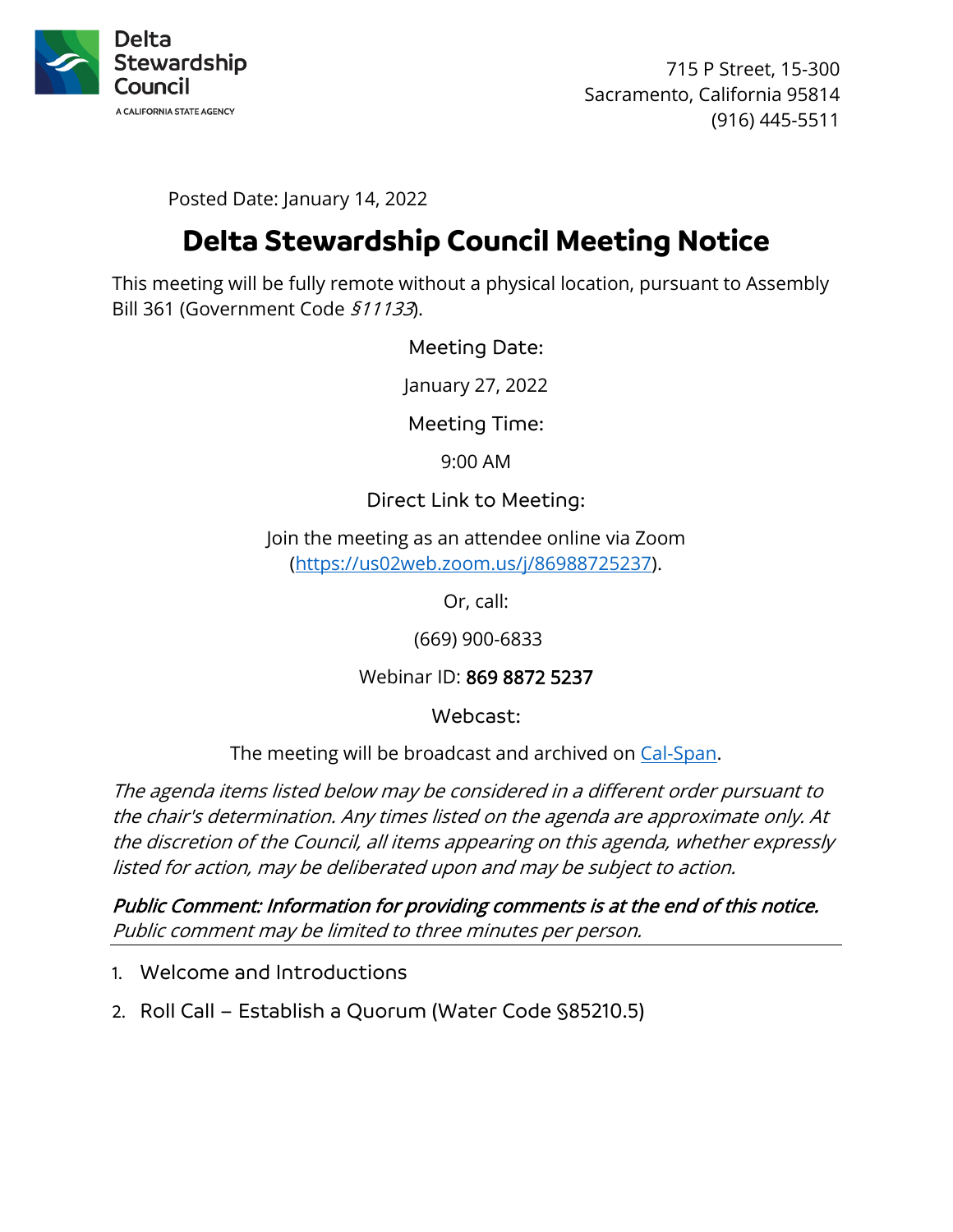3. Consent Calendar (Action Item)

Items for the consent calendar are expected to be routine and noncontroversial. The Council will be asked to approve all items on the consent calendar without discussion. If any councilmember, staff member, or interested person requests that an item be removed from the consent calendar, it will be removed. Removed items may be taken up either immediately after the consent agenda or placed later in the agenda at the chair's discretion.

- a) Adoption of December 16, 2021, Meeting Summary
- 4. Chair's Report
- 5. Public Comment

The public may comment on any topic not listed on the agenda.

6. Executive Officer's Report

The Executive Officer will provide an update on the Council's activities and provide the Council with outgoing correspondence, the Outreach Highlights Report, the Active Projects List, the Quarterly Contract Update, and other relevant documents.

- a) Legal Update (Information Item)
- b) Legislative Update (Action Item)

The Council may discuss current legislation that could affect the Council and/or implementation of the Delta Plan and may take action to express support, opposition, or seek to amend any of the bills listed in the monthly legislative report.

c) Delta Stewardship Council 2021 Annual Report (Information Item)

The Executive Officer and staff will provide the Council's 2021 Annual Report and highlight progress on the Council's 2021 priorities.

d) Environmental Justice Issue Paper Update (Information Item)

Council staff will provide an update on the development of the Environmental Justice Issue Paper, an action identified in the 2019 Five-Year Review of the Delta Plan. The issue paper seeks to inform the Council's potential future actions to address environmental justice and better serve disadvantaged communities in pursuit of the coequal goals.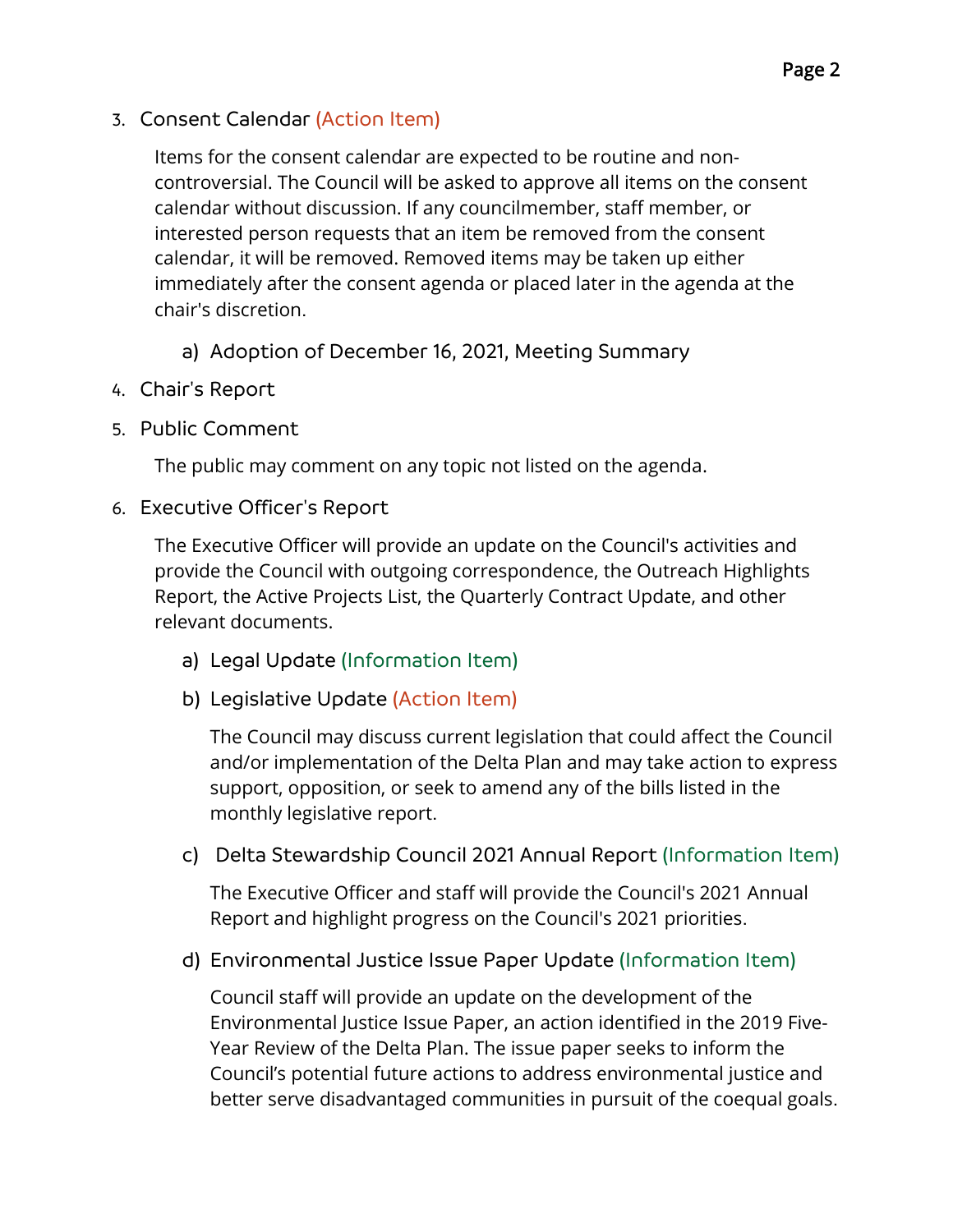e) San Francisco Bay Conservation and Development Commission Bay Adapt Letter (Action Item)

Council staff will present a draft letter to the San Francisco Bay Conservancy and Development Commission (BCDC) that supports the Bay Adapt climate adaptation initiative and highlights current and future coordination with Delta Adapts: Creating a Climate Resilient Future. The Council will then consider approval of the letter to be sent to BCDC.

7. Lead Scientist's Report (Information Item)

Delta Lead Scientist Dr. Laurel Larsen will update the Council on Delta Science Program activities. The Lead Scientist Report provides the Council with unbiased advice on matters of scientific importance in the Delta. In addition, the monthly report offers an opportunity for discussion of relevant advances in science impacting the Delta and highlights Delta Science Program activities.

## 8. Delta Watermaster Update (Information Item)

Delta Watermaster Michael Patrick George will present a report as required by the Delta Reform Act (Water Code §85320(d)), including efforts to address ongoing drought and its impact on the Delta.

## 9. Delta Conveyance Update (Information Item)

Staff from the California Department of Water Resources and Delta Conveyance Design and Construction Authority will provide the Council with an update on the Delta Conveyance Project's progress.

## 10. Preparation for Next Council Meeting

## ADJOURN

Members of the public shall be provided an opportunity to address the Council on any agenda item (except closed session items) and any item not listed on the agenda (Agenda Item 5). Comments during the public comment period shall be limited to matters within the Council's jurisdiction. Reasonable time limits may be established for public comments (Government Code Section 11125.7). Your comments are important to each member of the Council and staff.